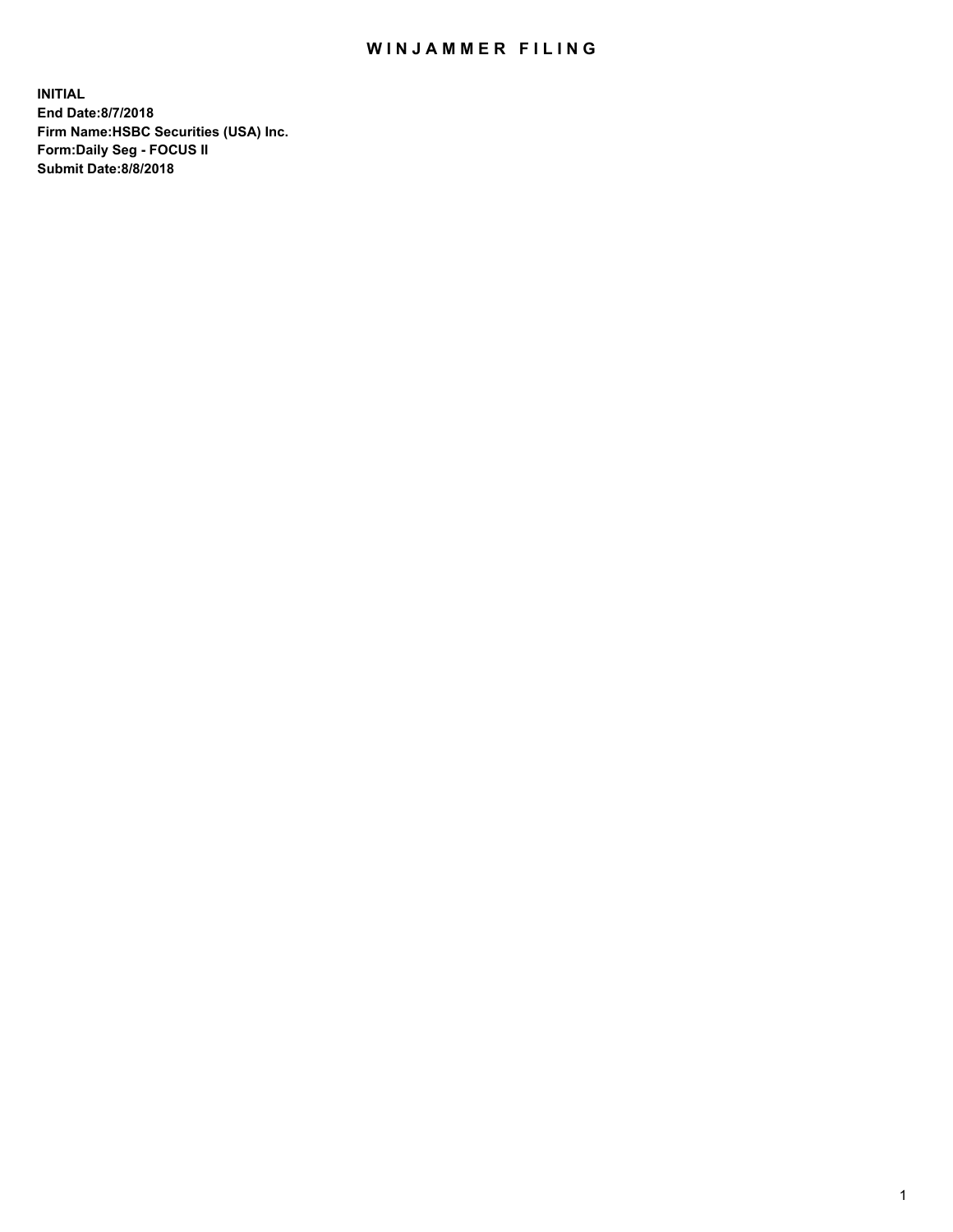**INITIAL End Date:8/7/2018 Firm Name:HSBC Securities (USA) Inc. Form:Daily Seg - FOCUS II Submit Date:8/8/2018 Daily Segregation - Cover Page**

| Name of Company                                                                                                                                                                                                                                                                                                                | <b>HSBC Securities (USA) Inc.</b>                          |
|--------------------------------------------------------------------------------------------------------------------------------------------------------------------------------------------------------------------------------------------------------------------------------------------------------------------------------|------------------------------------------------------------|
| <b>Contact Name</b>                                                                                                                                                                                                                                                                                                            | Michael V acca                                             |
| <b>Contact Phone Number</b>                                                                                                                                                                                                                                                                                                    | 212-525-7951                                               |
| <b>Contact Email Address</b>                                                                                                                                                                                                                                                                                                   | michael.vacca@us.hsbc.com                                  |
| FCM's Customer Segregated Funds Residual Interest Target (choose one):<br>a. Minimum dollar amount: ; or<br>b. Minimum percentage of customer segregated funds required:% ; or<br>c. Dollar amount range between: and; or<br>d. Percentage range of customer segregated funds required between:% and%.                         | 147,000,000<br>₫<br>0 <sub>0</sub><br>0 <sub>0</sub>       |
| FCM's Customer Secured Amount Funds Residual Interest Target (choose one):<br>a. Minimum dollar amount: ; or<br>b. Minimum percentage of customer secured funds required:% ; or<br>c. Dollar amount range between: and; or<br>d. Percentage range of customer secured funds required between: % and %.                         | 25,000,000<br><u>0</u><br>0 <sub>0</sub><br>0 <sub>0</sub> |
| FCM's Cleared Swaps Customer Collateral Residual Interest Target (choose one):<br>a. Minimum dollar amount: ; or<br>b. Minimum percentage of cleared swaps customer collateral required:% ; or<br>c. Dollar amount range between: and; or<br>d. Percentage range of cleared swaps customer collateral required between:% and%. | 95,000,000<br><u>0</u><br><u>00</u><br>00                  |

Attach supporting documents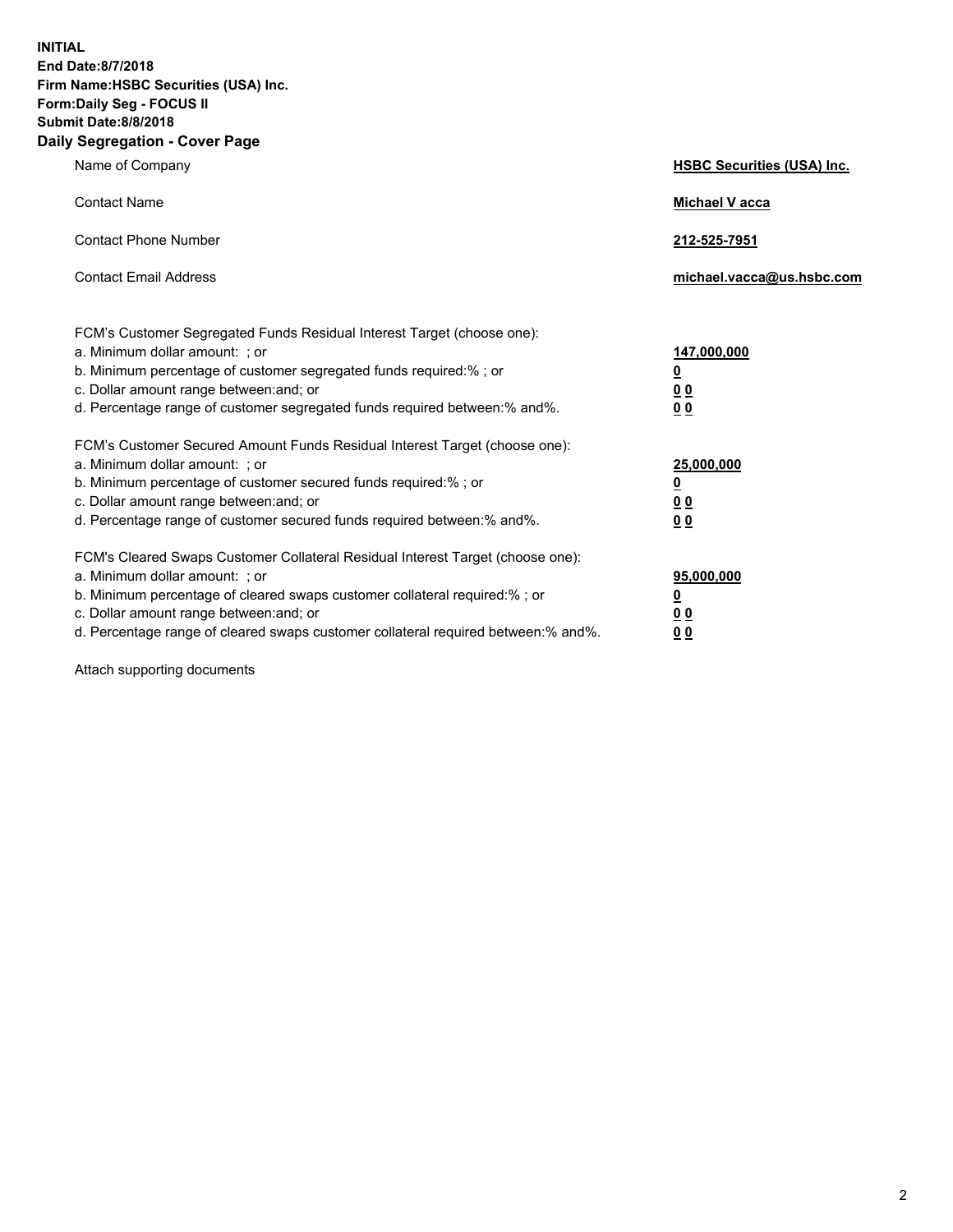**INITIAL End Date:8/7/2018 Firm Name:HSBC Securities (USA) Inc. Form:Daily Seg - FOCUS II Submit Date:8/8/2018 Daily Segregation - Secured Amounts** Foreign Futures and Foreign Options Secured Amounts Amount required to be set aside pursuant to law, rule or regulation of a foreign government or a rule of a self-regulatory organization authorized thereunder **0** [7305] 1. Net ledger balance - Foreign Futures and Foreign Option Trading - All Customers A. Cash **109,162,468** [7315] B. Securities (at market) **61,121,228** [7317] 2. Net unrealized profit (loss) in open futures contracts traded on a foreign board of trade **-7,442,995** [7325] 3. Exchange traded options a. Market value of open option contracts purchased on a foreign board of trade **0** [7335] b. Market value of open contracts granted (sold) on a foreign board of trade **0** [7337] 4. Net equity (deficit) (add lines 1. 2. and 3.) **162,840,701** [7345] 5. Account liquidating to a deficit and account with a debit balances - gross amount **1,762,834** [7351] Less: amount offset by customer owned securities **-1,762,834** [7352] **0** [7354] 6. Amount required to be set aside as the secured amount - Net Liquidating Equity Method (add lines 4 and 5) **162,840,701** [7355] 7. Greater of amount required to be set aside pursuant to foreign jurisdiction (above) or line 6. **162,840,701** [7360] FUNDS DEPOSITED IN SEPARATE REGULATION 30.7 ACCOUNTS 1. Cash in banks A. Banks located in the United States **92,964,916** [7500] B. Other banks qualified under Regulation 30.7 **0** [7520] **92,964,916** [7530] 2. Securities A. In safekeeping with banks located in the United States **29,627,009** [7540] B. In safekeeping with other banks qualified under Regulation 30.7 **0** [7560] **29,627,009** [7570] 3. Equities with registered futures commission merchants A. Cash **0** [7580] B. Securities **0** [7590] C. Unrealized gain (loss) on open futures contracts **0** [7600] D. Value of long option contracts **0** [7610] E. Value of short option contracts **0** [7615] **0** [7620] 4. Amounts held by clearing organizations of foreign boards of trade A. Cash **0** [7640] B. Securities **0** [7650] C. Amount due to (from) clearing organization - daily variation **0** [7660] D. Value of long option contracts **0** [7670] E. Value of short option contracts **0** [7675] **0** [7680] 5. Amounts held by members of foreign boards of trade A. Cash **51,746,807** [7700] B. Securities **31,494,219** [7710] C. Unrealized gain (loss) on open futures contracts **-7,442,995** [7720] D. Value of long option contracts **0** [7730] E. Value of short option contracts **0** [7735] **75,798,031** [7740] 6. Amounts with other depositories designated by a foreign board of trade **0** [7760] 7. Segregated funds on hand **0** [7765] 8. Total funds in separate section 30.7 accounts **198,389,956** [7770] 9. Excess (deficiency) Set Aside for Secured Amount (subtract line 7 Secured Statement Page 1 from Line 8) **35,549,255** [7380] 10. Management Target Amount for Excess funds in separate section 30.7 accounts **25,000,000** [7780] 11. Excess (deficiency) funds in separate 30.7 accounts over (under) Management Target **10,549,255** [7785]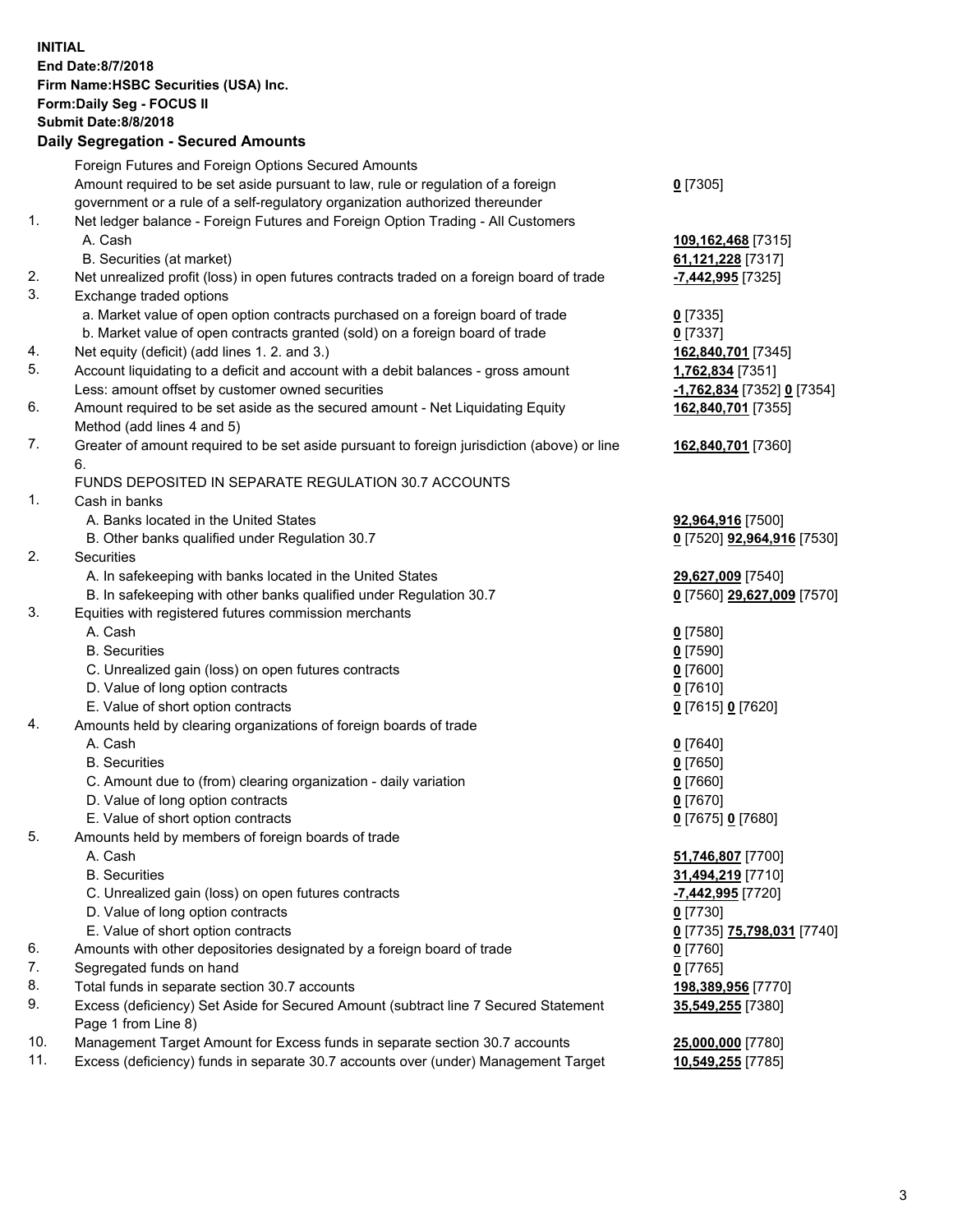|     | <b>INITIAL</b><br>End Date:8/7/2018<br>Firm Name: HSBC Securities (USA) Inc.<br>Form: Daily Seg - FOCUS II<br><b>Submit Date: 8/8/2018</b><br>Daily Segregation - Segregation Statement |                                           |
|-----|-----------------------------------------------------------------------------------------------------------------------------------------------------------------------------------------|-------------------------------------------|
|     | SEGREGATION REQUIREMENTS(Section 4d(2) of the CEAct)                                                                                                                                    |                                           |
| 1.  | Net ledger balance                                                                                                                                                                      |                                           |
|     | A. Cash                                                                                                                                                                                 | 85,829,594 [7010]                         |
| 2.  | B. Securities (at market)                                                                                                                                                               | 1,456,308,107 [7020]                      |
| 3.  | Net unrealized profit (loss) in open futures contracts traded on a contract market<br>Exchange traded options                                                                           | 297,361,180 [7030]                        |
|     | A. Add market value of open option contracts purchased on a contract market                                                                                                             | 311,928,626 [7032]                        |
|     | B. Deduct market value of open option contracts granted (sold) on a contract market                                                                                                     | -133,911,273 [7033]                       |
| 4.  | Net equity (deficit) (add lines 1, 2 and 3)                                                                                                                                             | 2,017,516,234 [7040]                      |
| 5.  | Accounts liquidating to a deficit and accounts with                                                                                                                                     |                                           |
|     | debit balances - gross amount                                                                                                                                                           | 37,310,635 [7045]                         |
|     | Less: amount offset by customer securities                                                                                                                                              | -37,270,481 [7047] 40,154 [7050]          |
| 6.  | Amount required to be segregated (add lines 4 and 5)                                                                                                                                    | 2,017,556,388 [7060]                      |
|     | FUNDS IN SEGREGATED ACCOUNTS                                                                                                                                                            |                                           |
| 7.  | Deposited in segregated funds bank accounts                                                                                                                                             |                                           |
|     | A. Cash                                                                                                                                                                                 | 28,205,205 [7070]                         |
|     | B. Securities representing investments of customers' funds (at market)                                                                                                                  | $0$ [7080]                                |
|     | C. Securities held for particular customers or option customers in lieu of cash (at                                                                                                     | 199,997,519 [7090]                        |
|     | market)                                                                                                                                                                                 |                                           |
| 8.  | Margins on deposit with derivatives clearing organizations of contract markets                                                                                                          |                                           |
|     | A. Cash                                                                                                                                                                                 | 482,909,624 [7100]                        |
|     | B. Securities representing investments of customers' funds (at market)                                                                                                                  | 22,545 [7110]                             |
|     | C. Securities held for particular customers or option customers in lieu of cash (at                                                                                                     | 1,182,788,988 [7120]                      |
|     | market)                                                                                                                                                                                 |                                           |
| 9.  | Net settlement from (to) derivatives clearing organizations of contract markets                                                                                                         | 23,007,480 [7130]                         |
| 10. | Exchange traded options                                                                                                                                                                 |                                           |
|     | A. Value of open long option contracts                                                                                                                                                  | 311,928,626 [7132]                        |
|     | B. Value of open short option contracts                                                                                                                                                 | -133,911,273 [7133]                       |
| 11. | Net equities with other FCMs                                                                                                                                                            |                                           |
|     | A. Net liquidating equity                                                                                                                                                               | 8,589,561 [7140]                          |
|     | B. Securities representing investments of customers' funds (at market)                                                                                                                  | $0$ [7160]                                |
|     | C. Securities held for particular customers or option customers in lieu of cash (at<br>market)                                                                                          | $0$ [7170]                                |
| 12. | Segregated funds on hand                                                                                                                                                                |                                           |
| 13. | Total amount in segregation (add lines 7 through 12)                                                                                                                                    | 73,521,600 [7150]<br>2,177,059,875 [7180] |
| 14. | Excess (deficiency) funds in segregation (subtract line 6 from line 13)                                                                                                                 | 159,503,487 [7190]                        |
| 15. | Management Target Amount for Excess funds in segregation                                                                                                                                | 147,000,000 [7194]                        |
| 16. | Excess (deficiency) funds in segregation over (under) Management Target Amount                                                                                                          | 12,503,487 [7198]                         |
|     | <b>Excess</b>                                                                                                                                                                           |                                           |